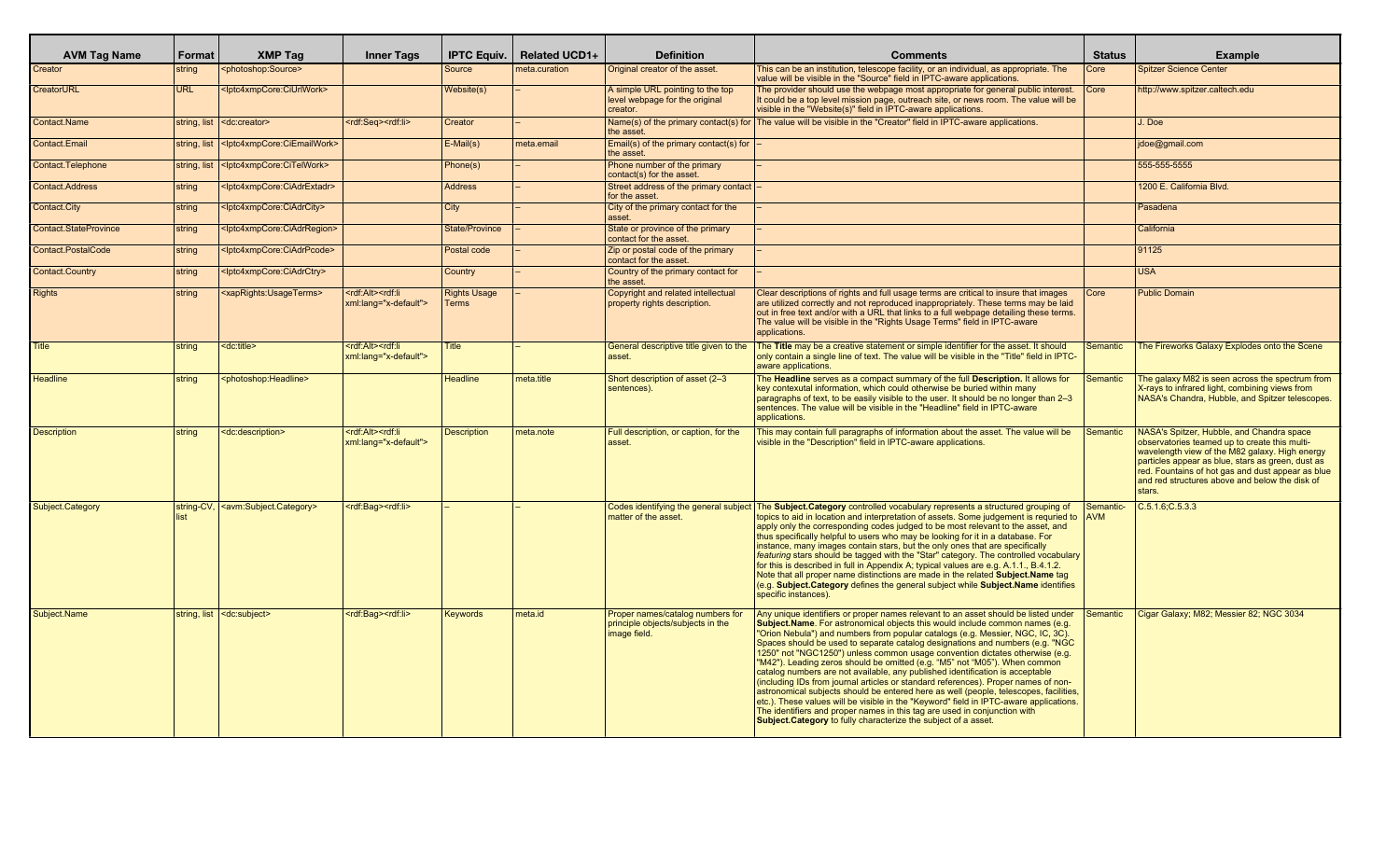| <b>AVM Tag Name</b>      | Format               | <b>XMP Tag</b>                                                                                      | <b>Inner Tags</b>                    | <b>IPTC Equiv.</b>  | <b>Related UCD1+</b> | <b>Definition</b>                                                                                                                                     | <b>Comments</b>                                                                                                                                                                                                                                                                                                                                                                                                                                                                                                                                                                                                                                                                           | Status                  | Example                                                       |
|--------------------------|----------------------|-----------------------------------------------------------------------------------------------------|--------------------------------------|---------------------|----------------------|-------------------------------------------------------------------------------------------------------------------------------------------------------|-------------------------------------------------------------------------------------------------------------------------------------------------------------------------------------------------------------------------------------------------------------------------------------------------------------------------------------------------------------------------------------------------------------------------------------------------------------------------------------------------------------------------------------------------------------------------------------------------------------------------------------------------------------------------------------------|-------------------------|---------------------------------------------------------------|
| <b>Distance</b>          | float.<br>list(2)    | <avm:distance></avm:distance>                                                                       | <rdf:seq><rdf:li></rdf:li></rdf:seq> |                     |                      | The distance to the object,<br>measured in light years (list element<br>1) and/or redshift (list element 2).                                          | This tag is an ordered list that may take two independent values. The first is a<br>distance measured in light years, the second is an observed redshift. Either or both<br>of these terms may be entered; if only a redshift is to be entered then a null dash "-"<br>value should be used as a placeholder in the first element. No placeholder is<br>necessary if only the first element is used. This tag provides the approximate<br>distance estimate only for extrasolar objects. Solar system object distances are not<br>tagged explicitly due to their changing nature due to orbital mechanics and viewing<br>locations; the are best determined from appropriate ephemeredes. |                         | 11700000; 0.000677                                            |
| Distance.Notes           | string               | <avm:distance.notes></avm:distance.notes>                                                           |                                      |                     |                      | Comment about the contents of the<br>Distance tag.                                                                                                    | This optional text can be used to clarify ambiguities in the distance tag. It can<br>indicate for which object the distance applies (if there is more than one), or may<br>include caveats, uncertainties, or references.                                                                                                                                                                                                                                                                                                                                                                                                                                                                 |                         | redshift value obtained from NED                              |
| ReferenceURL             | <b>URL</b>           | <avm:referenceurl></avm:referenceurl>                                                               |                                      |                     | meta.ref.url         | Link to the home page of the image.                                                                                                                   | This link should be used to direct users to the webpage at which they would find the<br>image in its correct context. That could include a specific page with the image and<br>its caption, a related page (like a press release) that links to the image, or even the<br>top-level home page for an observatory. This link should reference a readable web<br>page and not just the image file itself (see ResourceURL).                                                                                                                                                                                                                                                                 |                         | http://gallery.spitzer.caltech.edu/Imagegallery/<br>sig06-010 |
| <b>Credit</b>            | string               | <photoshop:credit></photoshop:credit>                                                               |                                      | Provider            | meta.curation        | The minimum credit line that should<br>be used when the image is<br>reproduced.                                                                       | Image credit should always be provided with images. See also Rights. The value<br>will be visible in the "Provider" field in IPTC-aware applications.                                                                                                                                                                                                                                                                                                                                                                                                                                                                                                                                     | Core                    | NASA/JPL-Caltech/STScl/CXC/UofA/ESA                           |
| <b>Date</b>              | date                 | <photoshop:datecreated></photoshop:datecreated>                                                     |                                      | <b>Date Created</b> | time.release         | Date that the asset was made<br>available (or created).                                                                                               | This is the release date for the media asset. Note that this is distinct from the<br>observation date (see Temporal. Start Time) as it indicates the date at which the<br>asset was made public. The date should utilize the ISO 8601 format "yyyy-mm-<br>ddThh:mm" (UT; time portion is optional). The value will be visible in the "Date"<br>Created" field in IPTC-aware applications.                                                                                                                                                                                                                                                                                                 |                         | 2007-04-24                                                    |
|                          | string               | <avm:id></avm:id>                                                                                   |                                      |                     |                      | A unique identifier for the asset.                                                                                                                    | Each image provider must provide unique IDs for their images. Combined with<br><b>PublisherID</b> this tag allows a specific asset to be uniquely identified (thus different<br>providers could use matching IDs since the combination with PublisherID is still<br>unique). Multiple versions of the same asset rendered at different sizes or file types<br>(but otherwise identical in content) should all have the same ID. The varying<br>instances will be differentiated from one another by their ResourceID values.                                                                                                                                                              | Core                    | sig06-010                                                     |
| Type                     |                      | string-CV   <avm:type></avm:type>                                                                   |                                      |                     |                      | The type of image/media asset.                                                                                                                        | This controlled vocabulary value indentifies the overall type of the media asset.<br>Typical values include Observation (for data-derived images). Chart (for plots/<br>graphs of data), Artwork, etc. See Appendix A for a full discussion of the accepted<br>values in this controlled vocabulary.                                                                                                                                                                                                                                                                                                                                                                                      | Core                    | <b>Observation</b>                                            |
| Image.ProductQuality     |                      | string-CV   <avm: image.productquality=""></avm:>                                                   |                                      |                     |                      | Qualitative image quality<br>assessment.                                                                                                              | The overall preparation quality of the asset is identified by this tag. "Good"<br>encompasses anything specifically prepared to be publication-quality and public-<br>friendly. "Poor" identifies raw imagery (e.g. generated automatically by a software<br>pipeline), while "Moderate" covers any middle ground. See Appendix A for a full<br>discussion of the accepted values in this controlled vocabulary.                                                                                                                                                                                                                                                                          | Core                    | Good                                                          |
| PublicationID            |                      | string, list <avm:publicationid></avm:publicationid>                                                | <rdf:bag><rdf:li></rdf:li></rdf:bag> |                     |                      | List of one or more publications<br>directly relevant to the asset.                                                                                   | Publications tagged here should be of specific relevance to the image portrayed,<br>rather than a listing of articles on generally related topics. Observation-type images<br>would reference original papers describing the relevant datasets, while Artwork-type<br>images may reference the papers or articles the art was intended to illustrate. The<br>format is [schema]: [path]. The suggested schemas include "ads" (Astrophysics<br>Data Service abstract), "arxiv" (astro-ph article), and "http" (web URL). This syntax<br>is described fully in Appendix A.                                                                                                                  |                         | ads:2007A&A472373A arXiv:1104.4106)                           |
| ProposalID               |                      | string, list <avm:proposalid></avm:proposalid>                                                      | <rdf:bag><rdf:li></rdf:li></rdf:bag> |                     |                      | List of one or more observing<br>proposals linked to the datasets<br>used to generate the image, or from<br>which the science results are<br>derived. | Images based on observations may be tagged with a list of observing proposals<br>from which the data are derived. The format is [schema]:[path]. The suggested<br>schemas include "ads" (Astrophysics Data Service abstract) and<br>"proposal" (generic descriptor for an observatory proposal number). If an ADS<br>citiation is not available, the suggested format is "proposal:OBSERVATORY/<br>PROPOSALNUMBER".                                                                                                                                                                                                                                                                       |                         | ads:2007sptz.prop462R; proposal:VLA/240121                    |
| Facility                 | string<br>list(s)    | <avm:facility></avm:facility>                                                                       | <rdf:seq><rdf:li></rdf:li></rdf:seq> |                     | instr.tel            | Ordered list of telescopes or<br>observatories used for the<br>observations                                                                           | Tags should be based on standard and compact, words or acronyms that uniquely<br>identify the facility. For this and subsequent observation keywords, the ordered list<br>allows each contributing observation in a color composite to be identified uniquely.<br>The ordering of the observations should be identical for each list(s) formatted tag.<br>This is effectively a controlled vocabulary, but the list of valid terms expands as<br>more observatories tag their image collections.                                                                                                                                                                                          | Semantic-<br>AVM, Data  | Chandra; Hubble; Hubble; Spitzer                              |
| Instrument               | string.<br>list(s)   | <avm:instrument></avm:instrument>                                                                   | <rdf:seq><rdf:li></rdf:li></rdf:seq> |                     | Instr                | Ordered list of instruments used to<br>collect the data: should match the<br>sequence of terms under Facility.                                        | Compact, unambiguous acronyms are recommended. Users familiar with the<br>Facility should be able to use this information to identify the instrument used. If the<br>facility has only a single detector then this tag may be omitted. This is effectively a<br>controlled vocabulary, but the list of valid terms expands as more observatories tag<br>their image collections.                                                                                                                                                                                                                                                                                                          | Semantic-<br><b>AVM</b> | ACIS; ACS; ACS; IRAC                                          |
| Spectral.ColorAssignment | string-CV<br>list(s) | <avm:spectral.colorassignme  <rdf:seq=""><rdf:li><br/>∣nt&gt;</rdf:li></avm:spectral.colorassignme> |                                      |                     |                      | Ordered list of colors used to<br>represent specific observations<br>rendered in an image.                                                            | Use one entry per image used for constructing a final composite picture. If multiple   Data<br>images are assigned the same or very similar colors, they may be reported as<br>separate entries with the same value here. See Appendix A for a full discussion of<br>the accepted values in this controlled vocabulary.                                                                                                                                                                                                                                                                                                                                                                   |                         | Blue; Green; Orange; Red                                      |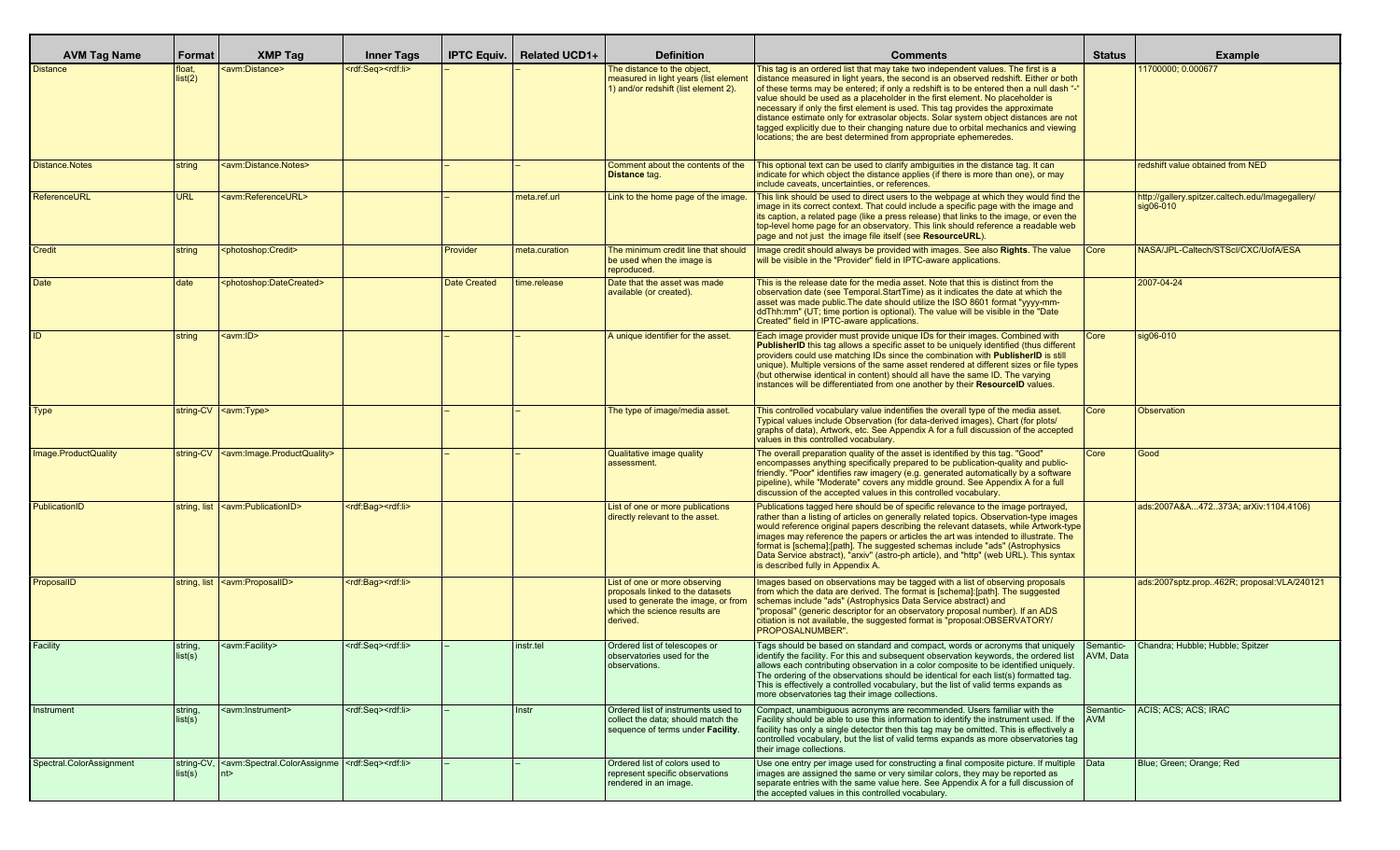| <b>AVM Tag Name</b>           | Format                | <b>XMP Tag</b>                                                                                                                                                                                                                                                                                                                                                                                                                                                                                                                                             | <b>Inner Tags</b>                                                  | <b>IPTC Equiv.</b> | Related UCD1+                                                                               | <b>Definition</b>                                                                                                                           | <b>Comments</b>                                                                                                                                                                                                                                                                                                                                                                                                                                                                                                                                           | <b>Status</b>   | <b>Example</b>                             |
|-------------------------------|-----------------------|------------------------------------------------------------------------------------------------------------------------------------------------------------------------------------------------------------------------------------------------------------------------------------------------------------------------------------------------------------------------------------------------------------------------------------------------------------------------------------------------------------------------------------------------------------|--------------------------------------------------------------------|--------------------|---------------------------------------------------------------------------------------------|---------------------------------------------------------------------------------------------------------------------------------------------|-----------------------------------------------------------------------------------------------------------------------------------------------------------------------------------------------------------------------------------------------------------------------------------------------------------------------------------------------------------------------------------------------------------------------------------------------------------------------------------------------------------------------------------------------------------|-----------------|--------------------------------------------|
| Spectral.Band                 | string-CV,<br>list(s) | <avm:spectral.band></avm:spectral.band>                                                                                                                                                                                                                                                                                                                                                                                                                                                                                                                    | <rdf:seq><rdf:li></rdf:li></rdf:seq>                               |                    | one of the following:<br>em.radio.em.mm.<br>em.IR, em.opt,<br>em.UV, em.X-ray,<br>em.gamma. | em.[band], referring to   Ordered list identifying the broad<br>eqions of the spectrum covered by<br>the observations.                      | This list specifically includes text controlled vocabulary descriptors of the general<br>part of the electromagnetic spectrum in which the observation was made (e.g.<br>Radio, Optical, Gamma-ray, etc.). See Appendix A for a full discussion of the<br>accepted values in this controlled vocabulary.                                                                                                                                                                                                                                                  | Data            | X-ray; Optical; Optical; Infrared          |
| Spectral.Bandpass             | string<br>list(s)     | <avm:spectral.bandpass></avm:spectral.bandpass>                                                                                                                                                                                                                                                                                                                                                                                                                                                                                                            | <rdf:seq><rdf:li></rdf:li></rdf:seq>                               |                    | em.IR.3-4um. See<br>The UCD1+ controlled<br>vocabulary Version<br>1.23                      | em.[band].[range] E.g.   Ordered list defining the bandpass of<br>he observation.                                                           | This free-form string allows the spectral coverage to be identified more precisely.<br>Ideally this should refer to commonly used bandpasses (e.g. B, V, R, I, etc.),<br>specific line excitations or transitions (H-alpha, SIII, CO(3-2), etc.), or if appropriate,<br>instrument specific channels or filters (only if a more general descriptor is not<br>adequate). This tag is intended to help users understand the nature of the<br>observations, but its unrestricted format makes it of little use as a search criterion.                        |                 | Hard X-ray; B-band; R-band; Mid-IR         |
| Spectral.CentralWavelength    | float.<br>list(s)     | <avm:spectral.centralwavele  <rdf:seq=""><rdf:li><br/>ngth</rdf:li></avm:spectral.centralwavele>                                                                                                                                                                                                                                                                                                                                                                                                                                                           |                                                                    |                    | em.wl.central                                                                               | Ordered list defining the central<br>wavelengths (in nanometers) of the<br>observations.                                                    | This tag identifies the average/central wavelenths in a filter. It does not<br>accommodate range specifications; notations indicating wide/narrow band<br>bandpasses may be added under Spectral. Bandpass. Even if exact values are<br>unavailable, approximate wavelengths should still be included when possible.                                                                                                                                                                                                                                      | Data            | 0.5:440:700:8000                           |
| Spectral.Notes                | string                | <avm:spectral.notes></avm:spectral.notes>                                                                                                                                                                                                                                                                                                                                                                                                                                                                                                                  | <rdf:alt><rdf:li<br>xml:lang="x-default"&gt;</rdf:li<br></rdf:alt> |                    |                                                                                             | Free-text field to allow for more<br>detailed discussions of bandpasses<br>and color mappings.                                              | Any information that can not be represented in the various Spectral tags can be<br>described in free text in this field. It can also be used with other image types like<br>"Chart" for providing more information on source observations.                                                                                                                                                                                                                                                                                                                |                 | X-ray bandpass wavelengths are approximate |
| Temporal.StartTime            | date,<br>list(s)      | <avm:temporal.starttime></avm:temporal.starttime>                                                                                                                                                                                                                                                                                                                                                                                                                                                                                                          | <rdf:seq><rdf:li></rdf:li></rdf:seq>                               |                    | time.start                                                                                  | Ordered list specifying the start<br>times of the observations.                                                                             | The date should utilize the ISO 8601 format "yyyy-mm-ddThh:mm" (UT; time<br>portion is optional). This field can be populated from the FITS keyword DATE-OBS.<br>If multiple datasets have been combined from different observint times it is<br>recommended to use the earliest date. This field is intended to give the user a<br>general idea of the onset of observations, not a detailed breakdown of multi-epoch<br>datasets. More detailed information should go into Spectral. Notes.                                                             |                 | 2005-02-05; 2005-02-05; 2004-07-03T12:00   |
| Temporal.IntegrationTime      | float,<br>list(s)     | <avm:temporal.integrationtim <rdf:seq=""><rdf:li></rdf:li></avm:temporal.integrationtim>                                                                                                                                                                                                                                                                                                                                                                                                                                                                   |                                                                    |                    | obs.exposure                                                                                | Ordered list specifying the exposure<br>times in seconds.                                                                                   | This should be considered to be an approximate measure of the total length of the<br>observation, but not an indication of the specific ending time (if added to<br><b>Temporal.StartTime</b> ). This field can be populated from the FITS keyword<br><b>IEXPTIME.</b>                                                                                                                                                                                                                                                                                    |                 | $\frac{1}{2}$ ; -; -; 240                  |
| DatasetID                     | string.<br>list(s)    | <avm:datasetid></avm:datasetid>                                                                                                                                                                                                                                                                                                                                                                                                                                                                                                                            | <rdf:seq><rdf:li></rdf:li></rdf:seq>                               |                    | meta.dataset                                                                                | Depreacated identifiers for the<br>Source FITS dataset for the<br>observations rendered in the image.                                       | This tag was deprecated in AVM 1.2 in favor of a more general ProposalID tag. The Deprecated<br>suggested format is a VO-compliant reference to the dataset [ivo://AuthorityID/<br>ResourceKeyl.                                                                                                                                                                                                                                                                                                                                                          |                 |                                            |
| Spatial.CoordinateFrame       | string-CV             | <avm:spatial.coordinatefram< td=""><td></td><td></td><td>pos.frame</td><td>Coordinate system reference frame.</td><td>The coordinate system defines the reference frame to which the coordinates refer.<br/>This field can be populated from the FITS keyword: CFRAME. Options include FK5<br/>(celestial J2000), GAL (galactic) etc. See Appendix A for a full discussion of the<br/>accepted values in this controlled vocabulary. Default interpretation (if left blank) is<br/>ICRS.</td><td>WCS-Base ICRS</td><td></td></avm:spatial.coordinatefram<> |                                                                    |                    | pos.frame                                                                                   | Coordinate system reference frame.                                                                                                          | The coordinate system defines the reference frame to which the coordinates refer.<br>This field can be populated from the FITS keyword: CFRAME. Options include FK5<br>(celestial J2000), GAL (galactic) etc. See Appendix A for a full discussion of the<br>accepted values in this controlled vocabulary. Default interpretation (if left blank) is<br>ICRS.                                                                                                                                                                                            | WCS-Base ICRS   |                                            |
| Spatial.ReferenceValue        | float.<br>list(2)     | <avm:spatial.referencevalue  <rdf:seq=""><rdf:li></rdf:li></avm:spatial.referencevalue>                                                                                                                                                                                                                                                                                                                                                                                                                                                                    |                                                                    |                    | pos.wcs.crval                                                                               | Reference coordinates (typically RA<br>and Dec) for the image (2 element<br>list in decimal degrees).                                       | The reference coordninates specify the sky location of a single pixel in the image.<br>The reference frame is specified by Spatial.CoordinateFrame. The corresponding<br>pixel in the image is identified in the <b>Spatial.ReferencePixel</b> tag.This field can be<br>populated from the FITS keywords: CRVAL1, 2.                                                                                                                                                                                                                                      |                 | WCS-Base   149.11051168; 69.7053749827     |
| Spatial.ReferenceDimension    | float,<br>list(2)     | <avm:spatial.referencedimen <rdf:seq=""  =""><rdf:li><br/>sion&gt;</rdf:li></avm:spatial.referencedimen>                                                                                                                                                                                                                                                                                                                                                                                                                                                   |                                                                    |                    | pos.wcs.naxis                                                                               | Size of the image in pixels (2)<br>element list).                                                                                           | This field specifies the original size of the image for which the WCS applies.<br>Comparing these values to the actual image size allows the same WCS solution to<br>be used with any resized version of the image by proportionally rescaling the<br>Spatial.ReferencePixel and Spatial.Scale. This field can be populated from the<br>FITS keywords: NAXIS1,2                                                                                                                                                                                           | WCS-Full        | 4299; 3490                                 |
| Spatial.ReferencePixel        | float.<br>list(2)     | <avm:spatial.referencepixel>   <rdf:seq><rdf:li></rdf:li></rdf:seq></avm:spatial.referencepixel>                                                                                                                                                                                                                                                                                                                                                                                                                                                           |                                                                    |                    | pos.wcs.crpix                                                                               | X, Y coordinates of the pixel in the<br>image to which the reference<br>coordinate<br>(Spatial.ReferenceValue) refers (2)<br>element list). | This coordinate is measured relative to the bottom left pixel in the image, which is<br>considered to be the origin of the X, Y grid and has a value of (1, 1). This field can<br>be populated from the FITS keywords: CRPIX1,2; In many common FITS files the<br>reference pixel is not the center pixel in the image.                                                                                                                                                                                                                                   | //CS-Full       | 922.146820068; 1153.85690308               |
| Spatial.Scale                 | float,<br>list(2)     | <avm:spatial.scale></avm:spatial.scale>                                                                                                                                                                                                                                                                                                                                                                                                                                                                                                                    | <rdf:seq><rdf:li></rdf:li></rdf:seq>                               |                    | pos.wcs.scale                                                                               | Spatial scale of the image in number<br>of degrees/pixel (2 element list).                                                                  | The scale should follow the standard FITS convention for sky projections in which<br>the first element is negative (indicating increasing RA/longitude to the left) and the<br>second is positive. In practice, only the absolute value of the first term should be<br>necessary to identify the pixel scale since images should always be presented in an<br>undistorted 1:1 aspect ratio as they appear in the sky when viewed from Earth. This<br>field can be populated from the FITS keywords: CDELT1, CDELT2 (or derived from<br><b>CD</b> matrix). | WCS-Full        | -4.1635027032331E-05: 4.1635027032331E-05  |
| Spatial.Rotation              | float                 | <avm:spatial.rotation></avm:spatial.rotation>                                                                                                                                                                                                                                                                                                                                                                                                                                                                                                              |                                                                    |                    |                                                                                             | Position angle of the Y axis in<br>degrees measured east (counter-<br>clockwise) from north.                                                | This angle identifies how the vertical axis of the reference coordinate frame is<br>orientated on the image as it is displayed with respect to the reference pixel. This<br>I rotation is measured east from north which, for astronomical images, is counter-<br>I clockwise (in sky projections. East is to the left of North). This field can be<br>populated from the FITS keywords: CROT/CROTA1/CROTA2.                                                                                                                                              |                 | WCS-Full 49.936065630295                   |
| Spatial.CoordsystemProjection |                       | string-CV <avm:spatial.coordsystempro<br>jection&gt;</avm:spatial.coordsystempro<br>                                                                                                                                                                                                                                                                                                                                                                                                                                                                       |                                                                    |                    | pos.wcs.ctype                                                                               | The geometric projection of the<br>image.                                                                                                   | Typical projections include "TAN" (tangent), "SIN" (sine), "CAR" (equirectangular)<br>and "AIT" (AITOFF equal-area all-sky), among others. This keyword is derived from<br>the contents of the standard FITS Keywords: CTYPE1.2. See Appendix A for a full<br>I discussion of the accepted values in this controlled vocabulary.                                                                                                                                                                                                                          | <b>WCS-Full</b> | <b>TAN</b>                                 |